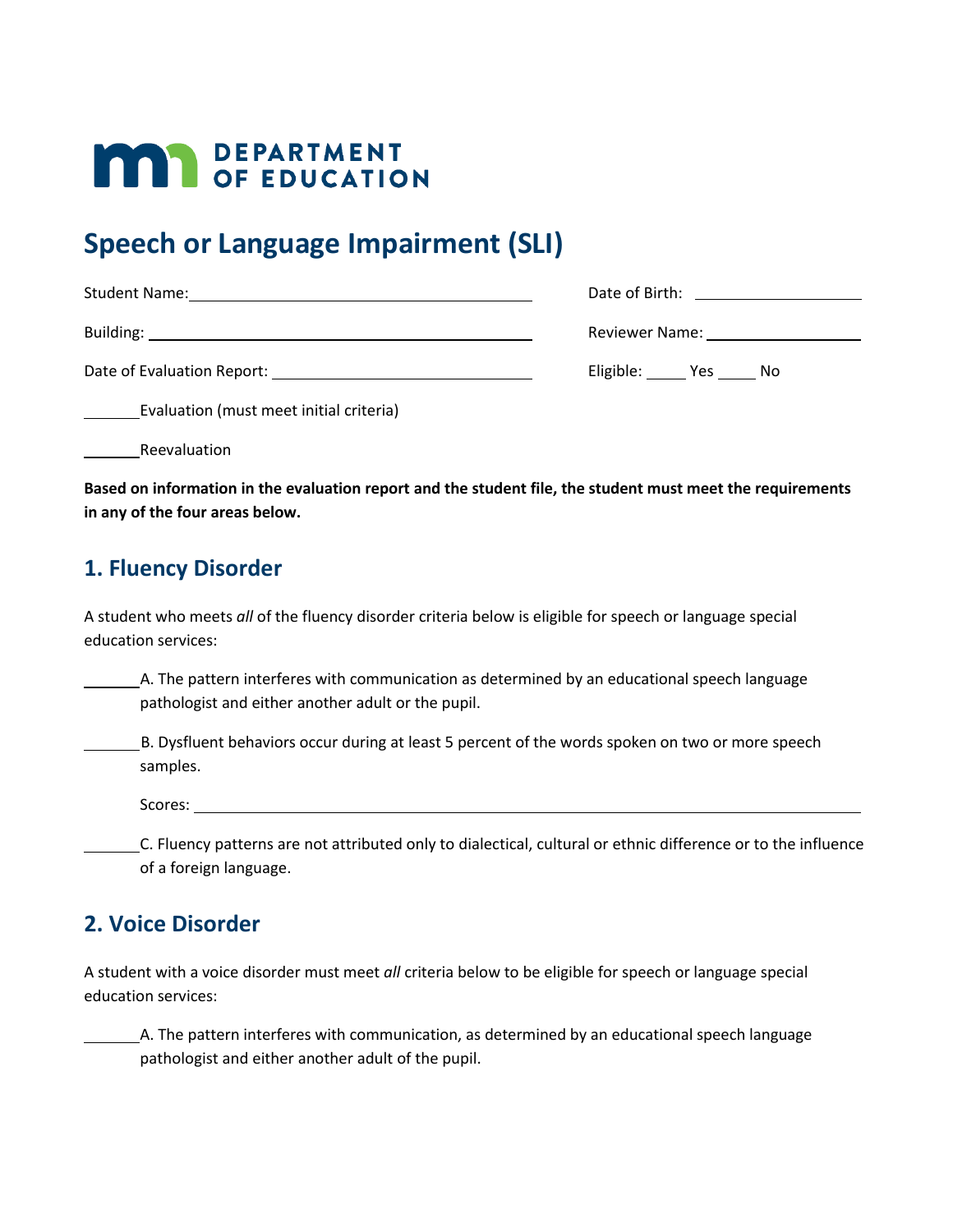B. Achievement of a moderate to severe vocal severity rating, as demonstrated on a voice evaluation profile administered on two separate occasions, two weeks apart, at different times of the day.

| Voice profile #1<br>Date:      | Time:  |  |
|--------------------------------|--------|--|
| Results:<br>moderate<br>severe |        |  |
| Voice profile #2<br>Date:      | Time:  |  |
| moderate<br>Results:           | severe |  |

C. Voice patterns are not attributed only to dialectical, cultural or ethnic differences or to the influence of a foreign language.

### **3. Articulation Disorder**

A student with an articulation disorder qualifies for speech or language special education services if the student meets *both* A and D and *either* B or C:

A. The pattern interferes with communication, as determined by an educational speech language pathologist and either another adult or the pupil.

B. Test performance falls 2.0 standard deviations below the mean on a technically adequate, normreferenced articulation test.

Test:

Score:

C. The pupil is 9 years of age or older and a sound is consistently in error as documented by two, three-minute conversational speech samples.

D. Articulation patterns are not attributed only to dialectical, cultural or ethnic differences or to the influence of a foreign language.

#### **4. Language Disorder**

A student with a language disorder qualifies for speech and language special education if the student meets A, B *and* E and *either* C or D:

A. The pattern interferes with communication, as determined by an educational speech language pathologist and either another adult or the pupil.

B. Analysis of language sample or documented observation of communication interaction indicates that language behavior is below or different from expectations based on age, developmental level or cognitive level.